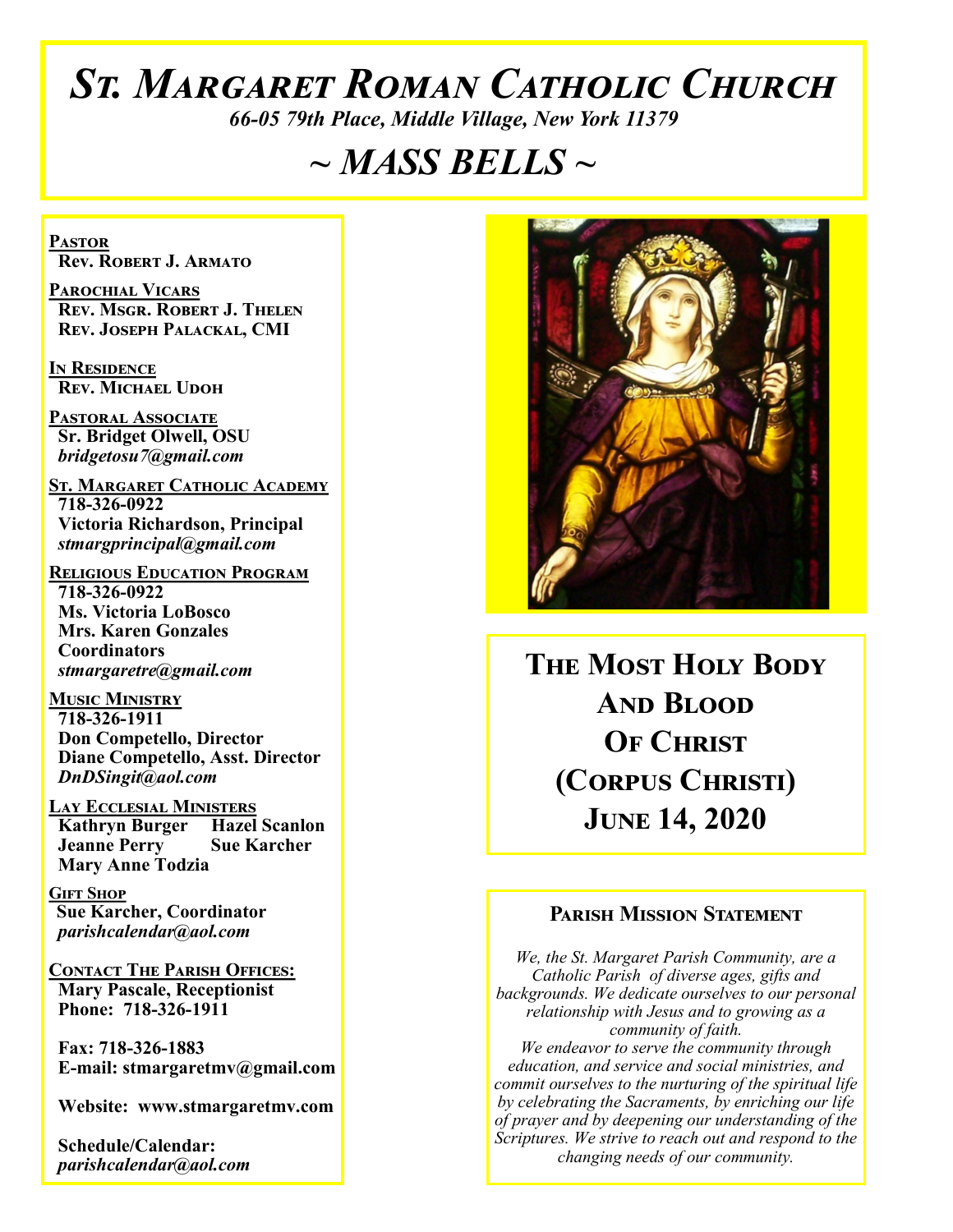# *MASSES FOR THE WEEK*

| SUN.                           | <b>JUNE 14 - THE MOST HOLY BODY</b><br>AND BLOOD OF CHRIST (CORPUS<br><b>CHRISTI)</b>                               |
|--------------------------------|---------------------------------------------------------------------------------------------------------------------|
| 7:30<br>9:00                   | <b>Anna Roemmelt</b><br>Giuseppe Valenza/Geraldine Ciaccio/<br>Philip, Leonardo e Maria Curatolo/                   |
| 10:30<br><b>NOON</b><br>5:00PM | <b>Gregory Burke</b><br>Fire Lt. Kevin J. & William Pfeifer<br>People of the Parish                                 |
| MON.<br>7:00<br>9:00           | <b>JUNE 15 - WEEKDAY</b><br>Giuseppe Scibilia<br>Andrew & Ana Jenner                                                |
| TUE.<br>7:00<br>9:00           | <b>JUNE 16 - WEEKDAY</b><br><b>Raymond Stern</b><br>John & Pauline Karpinsky                                        |
| WED.<br>7:00<br>9:00           | <b>JUNE 17 - WEEKDAY</b><br>Janet Passafuime<br>Colette E. Weiner                                                   |
| THU.<br>7:00<br>9:00           | <b>JUNE 18 - WEEKDAY</b><br>Robert C. Thoering<br>Lottie & Stanley Andrzejewski                                     |
| FRI.                           | <b>JUNE 19 - THE MOST SACRED</b><br><b>HEART OF JESUS</b>                                                           |
| 7:00<br>9:00                   | Antoinette Composto<br>Gloria Moschitta                                                                             |
| SAT.                           | <b>JUNE 20 - THE IMMACULATE HEART</b><br>OF THE BLESSED VIRGIN MARY                                                 |
| 9:00                           | Collective: Susi Diaz/Vittorio Grillo/<br>Giacomino Gennari/                                                        |
| 5:00PM                         | Andrew & Loretta Campbell                                                                                           |
| SUN.                           | JUNE 21 - TWELFTH SUNDAY IN<br><b>ORDINARY TIME/FATHERS DAY</b>                                                     |
| 7:30<br>9:00                   | <b>Fathers Day Triduum</b><br>Rosario, Rosario e Nunzio Taormina/<br>Daniele Bussa/Anthony Persico/Mimma<br>Ciaccio |
| 10:30<br><b>NOON</b><br>5:00PM | John J. Forte<br>People of the Parish<br>Daniel Fitzgerald                                                          |

*ALL SCHEDULED MASS INTENTIONS WILL BE HONORED AND CELEBRATED PRIVATELY, BY THE PRIESTS OF THE PARISH*

# **PARISH INFORMATION**

**The Rectory Office IS CLOSED UNT FURTHER NOTICE**

**CONFESSIONS** - Saturday, 4-4:45 pm or by appointment with a priest. **SUSPENDED**

**NOVENA** to Our Lady of the Miraculous Medal Mondays after the 9am Mass. **SUSPENDED**

**THE ROSARY AND DIVINE MERCY** devotion are prayed every morning in the church at 8:30am. **SUSPENDED**

**BAPTISMS** take place on the 1st and 3rd Sundays of the month. Please call the rectory for an appointment and to register your child. **SUSPENDED**

**WEDDINGS MUST** be scheduled at least six months in advance by appointment with a priest or a deacon. Please call the rectory office. For marriage preparation information visit www.pre-cana.org.

**THE ENGLISH CHOIR** rehearses on Tuesday, at 7 pm in the Church. Tenors and baritones needed! **SUSPENDED**

**IL CORO ITALIANO** prattica ogni Domenica prima della Messa Italiana. **SUSPENDED**

**THE YOUTH CHOIR** rehearses on Monday, from 6-7 pm in the Church. For more info, DnDsingit@aol.com **SUSPENDED**

**BOY SCOUT TROOP #119** meets on Tuesdays from 7:15-9 pm in the Parish Hall. New members are welcome, age 10 1/2 & up. Call Mr. Krzewski, 718-894-4099. **SUSPENDED**

**CUB PACK #119** meets on Mondays from 7-8:30 pm in the Parish Hall. New members welcome, age 6 to 10-1/2. Call Mr. Krzewski, 718-894-4099. **SUSPENDED**

**SENIOR CITIZENS** meet every Wednesday at 12 Noon in the Parish Center. **SUSPENDED**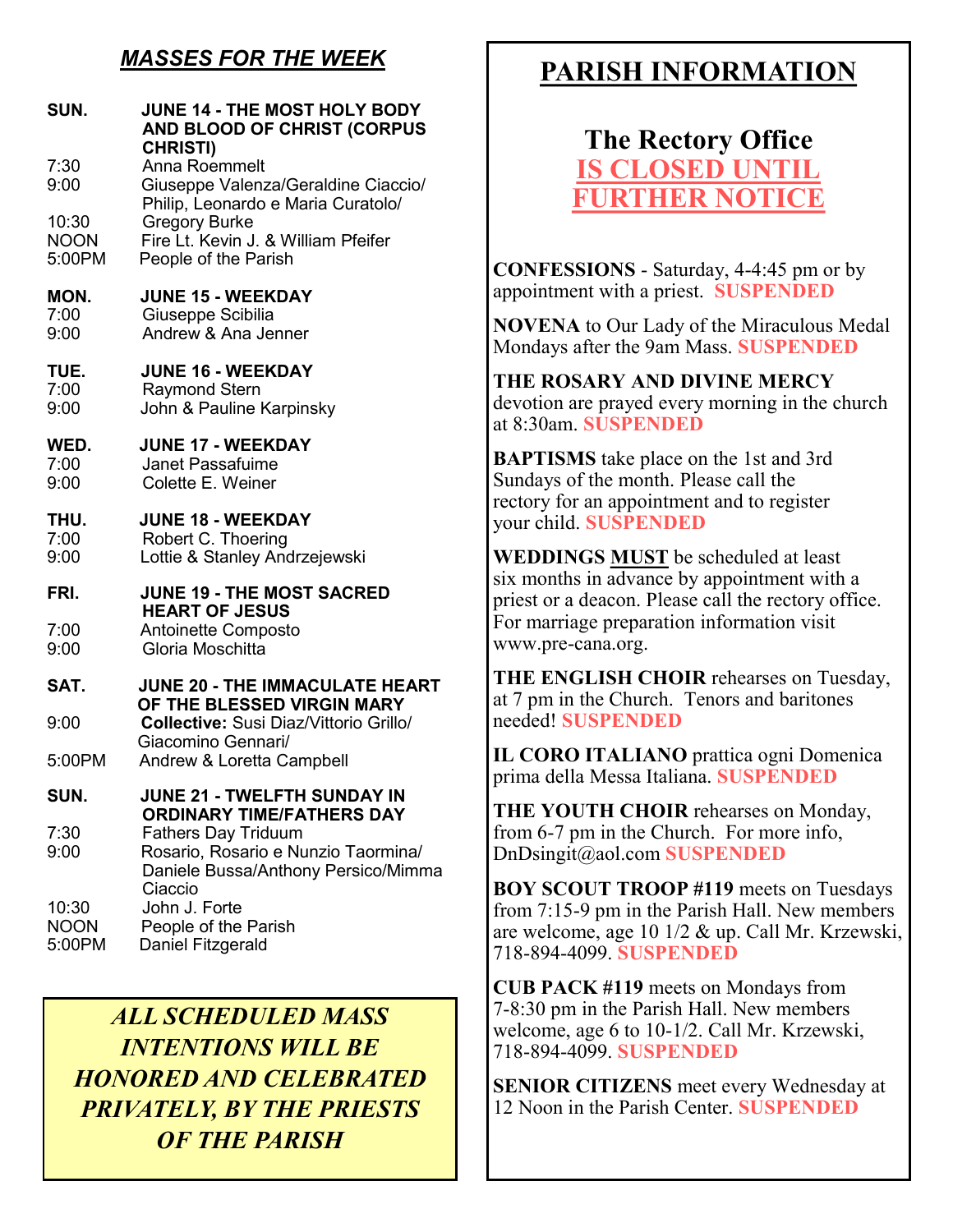# PLEASE PRAY FOR OUR SICK

Connie Faccibene, Linda Frazier, Cari Ann Falk-LoBello, Glen Falk, Ronald Frazier, Robert Sabini, Lee Falk, Scott White, McKinley Kelleher, Sean Harrison, Justin James Quirke, Elizabeth Ott, Mary Harrison, John Murphy, Anne McGinnis, Norma Voyer, Vicky Turato, Julio Pelaez, Maritza Gutierrez, Graciela Mora, Cindy Mulore, Salvatore Tuttolomondo, Gloria Mojica, Gloria Pemaj, Anne Gorian, Allen McConville, Joseph Simon, Jack Marchindiondo, The Scaturro Family, Louis Pitelli, Marion Caracciola, Giovanni Campo, Edward Stoltzenberg, Louis Pittelli, James Graff, Carol Arevalo, Immaculate Marge D'Elia, Jim O'Friscoll, Mary Rigovich, Matteo Sabini, Bob Biolsi, The Mojica Family, Msgr. Leonard Badia, Matthew Zender, Cathie Greulich, Joseph & Mary Augustine, Anthony Pittelli, Josephine Hartnett, Karen Schaefer, Jill Archbold, Fr. Paul Weirichs CP, Hannah Lehman, Daniel Wilson, John Austin Bryzgornia, Dave Kazmier, John Nogiewich, Tim Rooney, Frank Ciccone, Cindy Heege,

*The names will remain for 3 months, please call 718-326-1911 and ask for continued prayers.*

# **Prayer Requests**

**Pray for vocations to the Priesthood and Religious Life.** 

**Pray for first responders and medical personnel.**

**Please pray for our men and women from our Parish serving in the defense of our country: Lt. Col. Thomas Frohnhoefer Sgt. Robert A. Domenici** 



#### *WE RECALL OUR BELOVED DECEASED*

*Rev. Gus Iantosca, John Nespoli May they rest in Christ's Peace!*

# **MEMORIALS**

## *TABERNACLE LAMP THIS WEEK*

*is lit in memory of Thomas O'Leary at the request of Mary Pascale.* 

*JUNE 14*

The Most Holy **Body and Blood** of Christ

#### **TODAY'S READINGS**

 *The Most Holy Body and Blood of Christ (Corpus Christi)*

> Dt 8:2-3, 14b-16a Ps 147:12-15, 19-20 1 Cor 10:16-17 Jn 6:51-58

# **READINGS FOR THE WEEK**

 Monday: 1 Kgs 21:1-16 Ps 5:2-3ab, 4b-6a, 6b-7 Mt 5:38-42 Tuesday: 1 Kgs 21:17-29 Ps 51:3-4, 5-6ab, 11, 16 Mt 5:43-48 Wednesday: 2 Kgs 2:1, 6-14 Ps 31:20, 21, 24 Mt 6:1-6, 16-18 Thursday: Sir 48:1-14 Ps 97:1-7 Mt 6:7-15 Friday: Dt 7:6-11 Ps 103:1-4, 6-7, 8, 10 1 Jn 4:7-16 Mt 11:25-30 Saturday: 2 Chr 24:17-25 Ps 89:4-5, 29-34 Lk 2:41-51 Sunday: Jer 20:10-13 Ps 69:8-10,14,17,33-35 Rom 5:12-15 Mt 10:26-33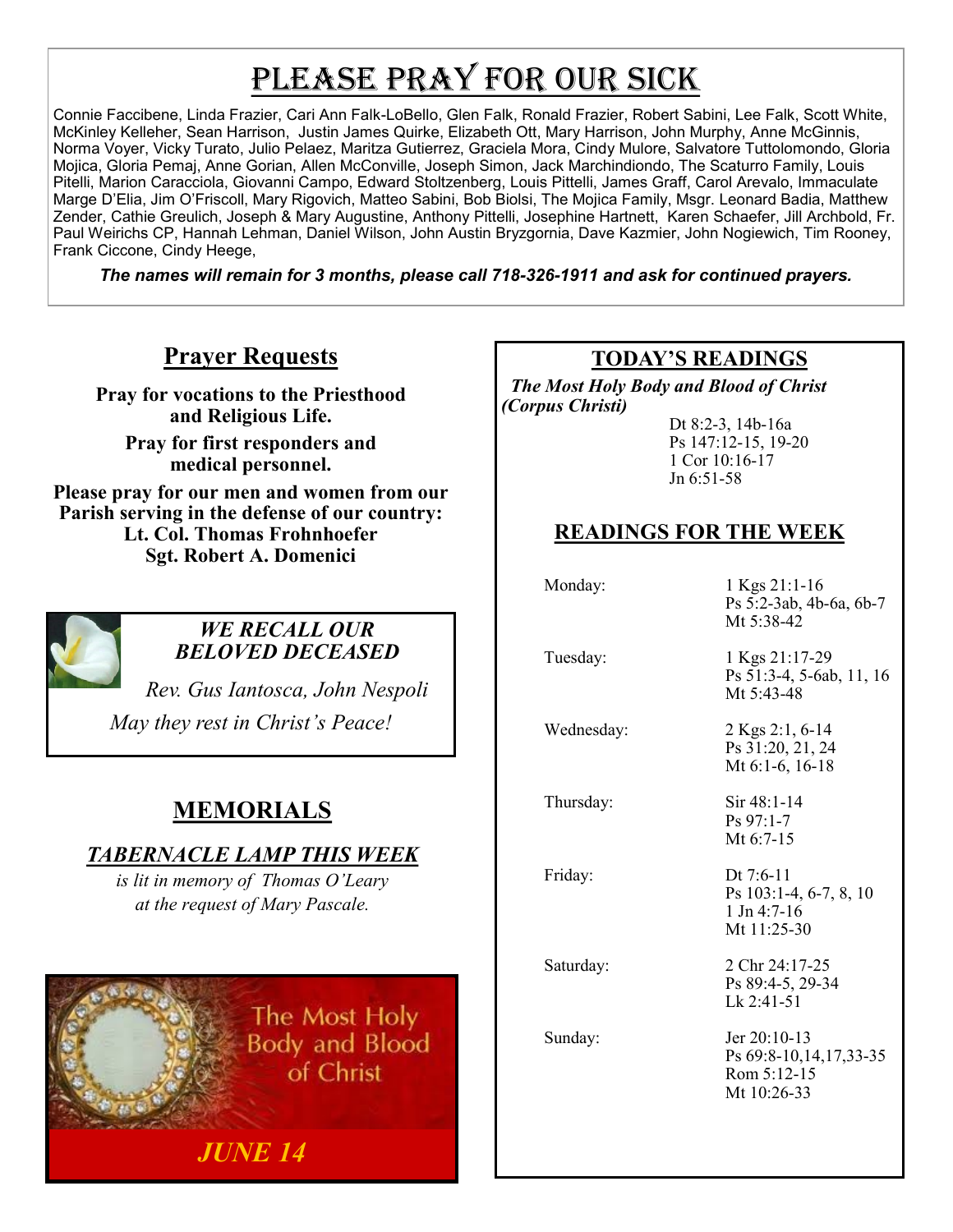#### *From the Pastor's Desk:*

#### *"Signs, Symbols, and Virtual vs. Real Presence"*

 We are accustomed these days to seeing all sorts of signs carried in rallies and demonstrations, some constructively peaceful, others less edifying or downright revoltingly anarchistic. Signs are specific in their meaning, while symbols often take the place of words because symbols are more powerful in expressing an idea, packing in all sorts of sentiments and stirring emotions to arouse the viewer. Signs and symbols point to a proposed or actual reality aside from themselves. For example, we see a properly displayed flag and think with patriotic pride not just of a piece of colored cloth but of the nation it represents; we see the same flag carried or hung upside-down and recognize it as a call for help in distress.

 Today Catholics in the USA celebrate the Solemnity of the Most Holy Body and Blood of our Lord Jesus Christ, aka Corpus Christi. Although the ability to celebrate Mass publicly is returning in different parts of our country and state, it is unfortunate that most practicing Catholics, including in our own Diocese and Parish, are prevented from receiving the Lord sacramentally today. We still are in lock-down mode and cannot even get into our churches, no less celebrate our rituals. Religious worship is not deemed an "essential activity" by civil authorities or even worth defending as such by those who, by virtue of sacred office, should.

 The Sacrament of the Eucharist is no mere sign or symbol that points to a greater reality. It IS the Reality itself, the very Body and Blood, Soul and Divinity of Jesus Christ given to His disciples at the Last Supper and sealed by His Cross and Resurrection. Sadly, this is a point that most Catholics, even among those who participate in Mass regularly, no longer accept as a matter of faith. For most, it is only a symbol, a reminder of an event of 2,000 years ago. Flannery O'Connor, a Twentieth Century Catholic author, is said to have responded when told by a friend that the Eucharist is only a symbol, "If it's just a symbol, then to hell with it!"

 No. It is NOT "just a symbol." It is the very Reality of Jesus Christ present in a way unlike any other. While other religious leaders may be present to their followers in a sense through writings and images, it is only Christ Who is really, truly, and substantially present to His disciples under the appearance of bread and wine that have been blessed and transformed by the power of the Holy Spirit.

 In past ages and in other lands, Christians would defy oppressive secular authorities and strive to celebrate and receive the Eucharist, even to the point of dying in the attempt. Priests would risk their lives to celebrate Mass and administer the Sacraments in homes, catacombs, and fields and on hillside Mass rocks. Today, we have become complacent and cowardly in the face of tyranny and evil. Thousands of people are allowed to protest and even riot side by side in our streets, but a few hundred people gathered to worship peacefully in their churches are deemed to be an intolerable medical threat to the general population.

 This leads me to speak about this "virtual" business to which we've become so accustomed and upon which we all have been encouraged to depend during these months of separation. While there is grace to be found in every truly devout and pious religious act and experience, watching a Mass on TV or on a computer screen is NOT the same thing as being physically present at Mass in a church. Offering up "a prayer of spiritual communion", regardless of how uplifting and profoundly sincere it might be, is NOT the same thing as receiving Jesus Christ present *par excellence* in the Sacrament of the Most Holy Eucharist.

 I know that many of you are praying for the day when you can come to Mass again. So am I. Until then, be assured of my prayers and those of the other priests of the Parish for you and yours. May God bless and protect you now and forever!

Stay safe, and keep the Faith!

*~Fr. Armato*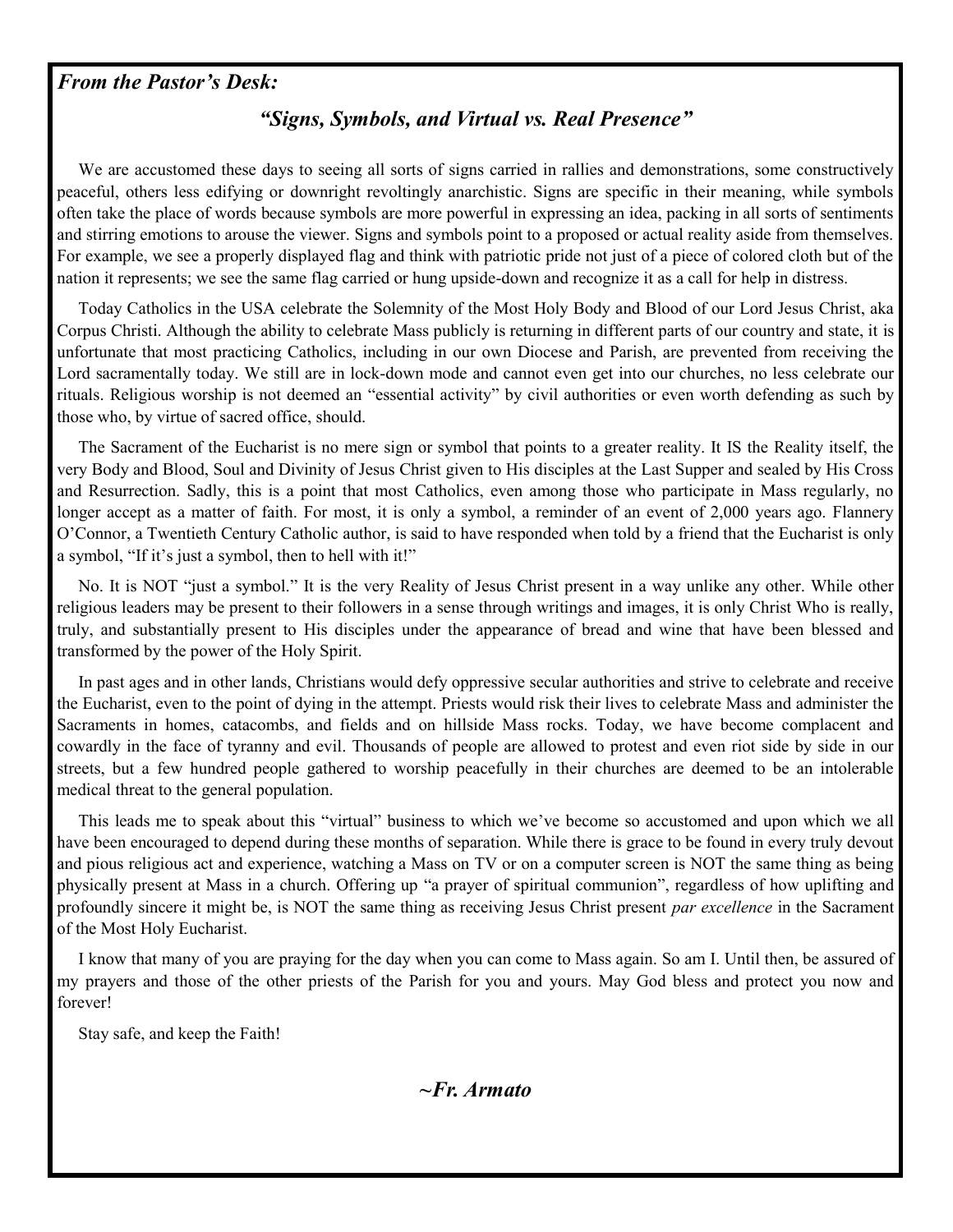#### **ANNUAL CATHOLIC APPEAL**

 The **2020** *Annual Catholic Appeal* campaign is underway. Our goal for this year has been set at \$80,015.

 With about 650 families registered in the Parish, it comes to an average donation of \$125 per family. Even in these difficult times, it's certainly not a burden if we **ALL** pitch in between now and Christmas. **So far, 107 families have pledged \$40,302 (50.4%), halfway toward our goal.**

 Please think and pray about your response this year so that we may continue to serve the needs of our Parish and our Diocese.

#### **BUILDING OUR DATA BASE**

 We have names, street addresses, and phone numbers, but very few email addresses on record. Help us to build up our database of email addresses so that we can communicate better, especially during this medical emergency. Just email us at:

#### **stmargaretmv@gmail.com**

 Include your first and last name and a brief note to let us know how you're doing. Share with us what you would like to see in the parish - whether spiritual, social, or other wise - once we are able to gather together again.

 Thank you to all who have provided the requested information.

 We do NOT release this information to ANY third parties.

#### **PARISH FINANCES**

 The needs of your family must take precedence during this difficult time. Still, your contributions to the Parish are what enable us to be here to provide the ministries that you require of the Church. The Parish cannot continue to exist without your help.

 **Please try to keep up with your contributions by dropping your envelopes in the rectory mail slot or through e-giving like** *Faith Direct.* Go to the icon on our website and follow the instructions to sign up; or you can go straight to the *Faith Direct* **website** and enter our parish code **NY299**. You can change or drop out later on, as you wish.

As always, thanks for your generosity!

#### **MONTHLY MEMORIAL MASS**

**HAS BEEN SUSPENDED UNTIL FURTHER NOTICE**

#### **ST. MARGARET GIFT SHOP IS CLOSED UNTIL FURTHER NOTICE**

#### **THE ST. VINCENT dePAUL FOOD PANTRY IS CLOSED UNTIL FURTHER NOTICE**

#### **ST. MARGARET'S YONKERS EMPIRE CITY BUS TRIPS HAVE BEEN POSTPONED UNTIL FURTHER NOTICE**

### *WHEN WE REOPEN, . . .*

We WILL reopen. We don't know exactly when, how, or under what set of conditions it will happen, but we will reopen for worship and ministry eventually. When we do, we very likely will have to do familiar things in new, unfamiliar ways.

 For one thing, we may have to change our Mass schedule and to restrict access to the church while also providing adequate opportunities for people to worship on weekends. As noted elsewhere in this bulletin, there also will be restrictions on the way that we conduct services for funerals and baptisms.

 We need to plan the ways in which we can carry out the mission of the Church: to proclaim the Gospel and bring people to Christ. This will include essential activities like catechesis for our youth as well as for adults, the reopening and restocking of our food pantry, and outreach to the homebound, among other ministerial activities.

 In addition, ministries and some services provided by volunteers must be rebuilt, and advisory bodies need to be reorganized.

 **What would you like for us to consider in terms of ministries, devotions, etc., when the time comes for reopening? Please email your thoughts to stmargaretmv@gmail.com or drop us a note via regular mail.**